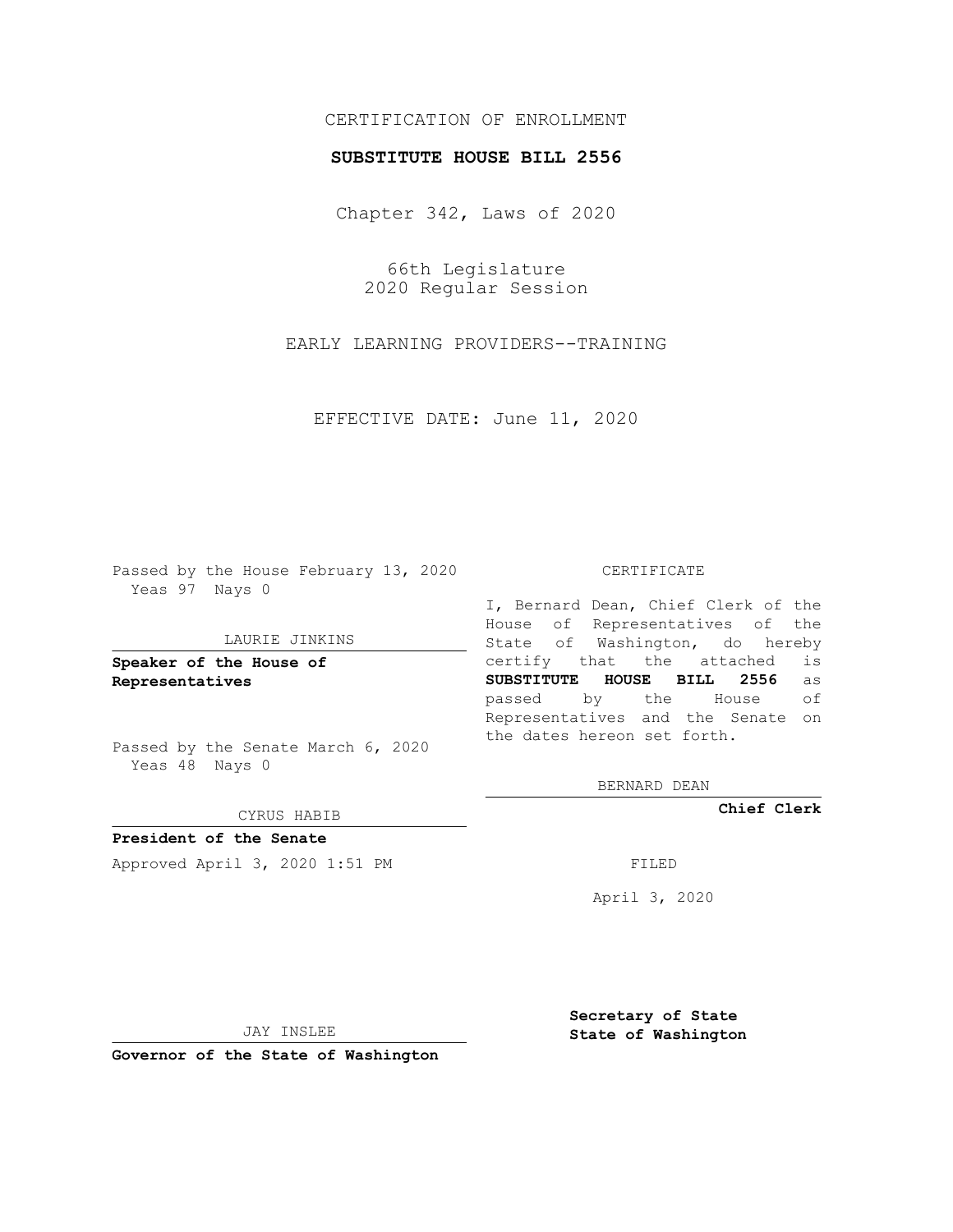### **SUBSTITUTE HOUSE BILL 2556**

Passed Legislature - 2020 Regular Session

## **State of Washington 66th Legislature 2020 Regular Session**

**By** House Human Services & Early Learning (originally sponsored by Representatives Dent, Corry, Eslick, Caldier, Klippert, Jenkin, Griffey, McCaslin, Mosbrucker, Gildon, Dufault, and Tharinger)

READ FIRST TIME 02/07/20.

 AN ACT Relating to providing regulatory relief for early learning 2 providers; adding a new section to chapter 43.216 RCW; creating new 3 sections; and providing an expiration date.

BE IT ENACTED BY THE LEGISLATURE OF THE STATE OF WASHINGTON:

 NEW SECTION. **Sec. 1.** The legislature finds that a nurturing and loving relationship between an early learning provider and a child the provider cares for is an essential component of early learning and has a strong influence on that child's healthy development. Further, the legislature finds that successfully operating a child care center or licensed family home is becoming more financially challenging as the state's regulatory framework for child care and early learning has grown more comprehensive. The legislature recognizes the value of demonstrated competence that comes with a provider's experience in delivering quality child care. Therefore, in response to our state's urgent child care crisis, the legislature intends to provide relief to early learning providers by building the early learning workforce to meet the needs of working families across our state. The legislature further intends for providers to have a range of options to meet education requirements, including a noncredit-bearing community-based training pathway.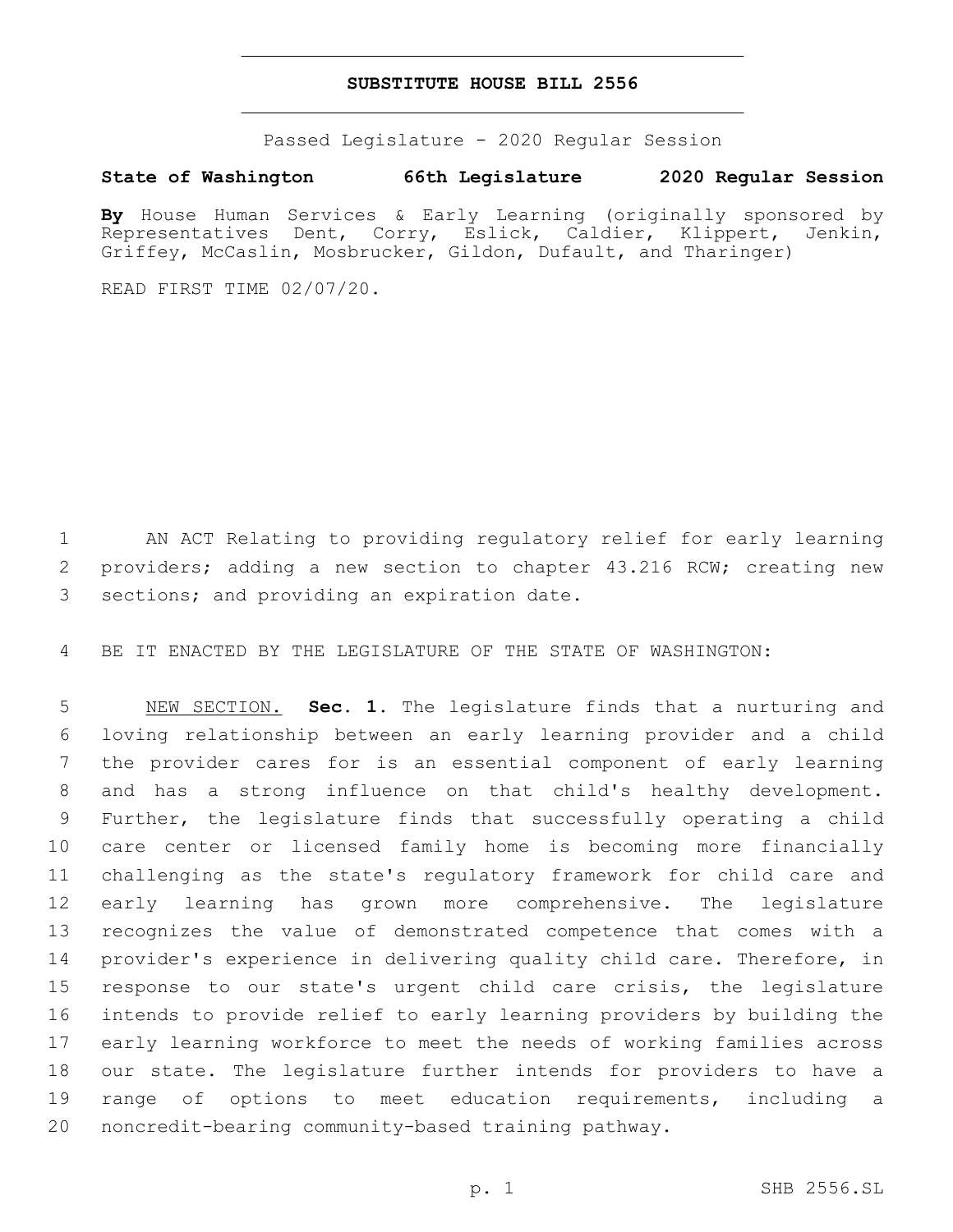NEW SECTION. **Sec. 2.** A new section is added to chapter 43.216 2 RCW to read as follows:

 (1) By July 1, 2021, the department shall implement a noncredit- bearing, community-based training pathway for licensed child care providers to meet professional education requirements associated with child care licensure. The community-based training pathway must be offered as an alternative to existing credit-bearing pathways 8 available to providers.

 (2) The department shall consult with the following stakeholders in the development and implementation of the community-based training pathway: The statewide child care resource and referral network, a community-based training organization that provides training to licensed family day care providers, a statewide organization that represents the interests of family day care providers, a statewide organization that represents the interests of licensed child day care centers, an organization that represents the interests of refugee and immigrant communities, a bilingual child care provider whose first language is not English, an organization that advocates for early learning, an organization representing private and independent schools, and the state board for community and technical colleges.

(3) The community-based training pathway must:

 (a) Align with adopted core competencies for early learning 23 professionals;

(b) Be made available to providers in multiple languages;

(c) Include culturally relevant practices; and

 (d) Be made available at low cost to providers and at prices comparable to the cost of similar community-based trainings, not to exceed two hundred and fifty dollars per person; and

(e) Be accessible to providers in rural and urban settings.

 (4) The department shall allow licensed child care providers 31 until at least August 1, 2026, to:

 (a) Comply with child care licensing rules that require a provider to hold an early childhood education initial certificate or an early childhood education short certificate; or

(b) Complete community-based trainings.35

 (5) For the purposes of this section, "demonstrated competence" means an individual has shown that he or she has the skills to 38 complete the required work independently.